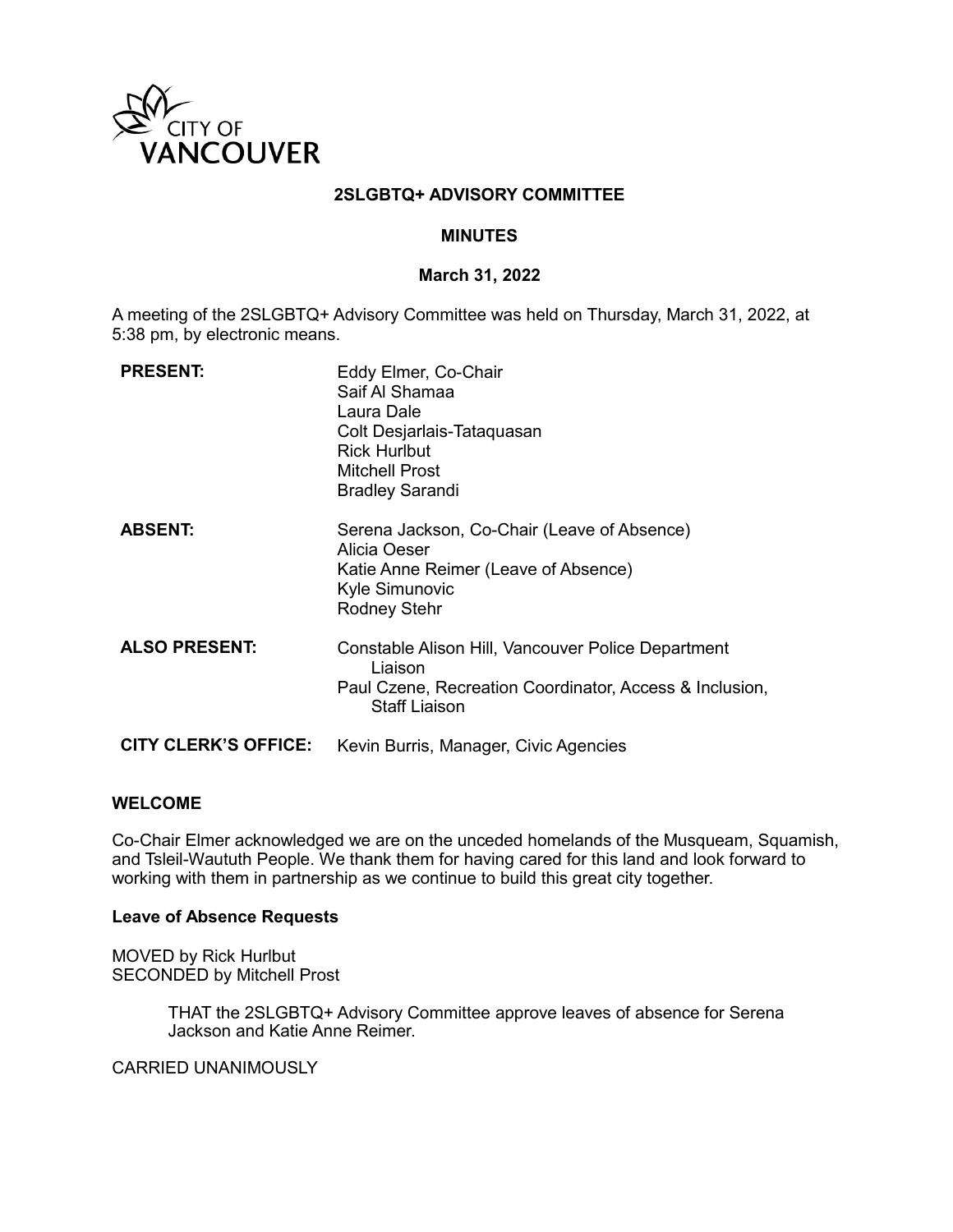## **Approval of Minutes**

MOVED by Rick Hurlbut SECONDED by Bradley Sarandi

> THAT the 2SLGBTQ+ Advisory Committee approve the Minutes from the meeting of Thursday, January 20, 2022**,** as circulated.

CARRIED UNANIMOUSLY

## **1. City of Vancouver Equity Strategy**

Aftab Erfan, Chief Equity Officer, presented on the Equity Strategy including the following, and subsequently responded to questions and comments:

- The Equity Office's internal work in the City;
- Development of Equity Framework;
- Identity based strategies (e.g. the Transgender, Two-Spirit and Gender Variant Strategy).

### **2. Commemoration Strategy**

Krystal Paraboo, Social Planner II and Julia Hulbert, Planner II (Park Board) presented on the Commemoration Strategy including the following, and subsequently responded to questions and comments:

- Cultural and historical erasure through monuments, names, plaques, land-based markers, etc.;
- Early development of commemoration framework oriented to decolonization, reconciliation, and redress.

### **3. VPD Gender Diversity Policy**

Sgt. Tanya McLachlan and Const. Chris Birkett presented on the VPD Gender Diversity Policy including the following, and subsequently responded to questions and comments:

• Updates in light of inclusion of gender identity and expression as protected grounds of discrimination (definitions, language, procedures).

Laura Dale suggested that Policy language be gender neutral.

## **4. Co-Chair Updates**

Co-Chair Elmer provided updates on the following and subsequently responded to questions and comments:

- Election Outreach Manager has provided update about preparations for October election and has asked for feedback about Voter Information Pamphlet;
- Committee has provided feedback on incorporating 2SLGBTQ+ culture and history into public realm of 5083 Joyce St. development;